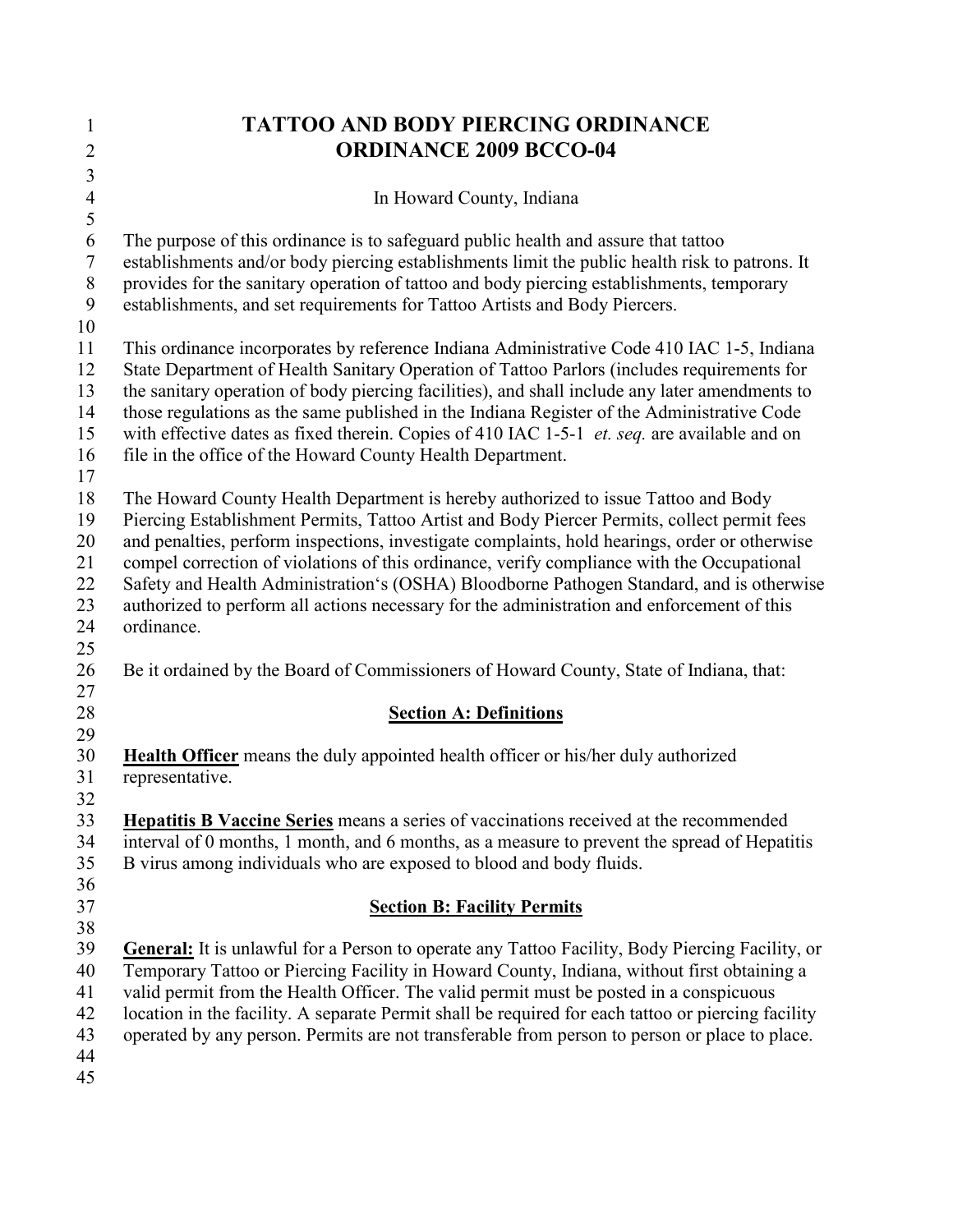46 Facility Permit Period: A Tattoo and/or Body Piercing Facility Permit shall be issued for a  $\frac{1}{47}$  term beginning January 1<sup>st</sup>, and/or before commencement of operation, and expiring 48 December  $31<sup>st</sup>$  of the same year and shall be applied for by the Operator annually. The valid 49 Permit shall be posted in a conspicuous location within the facility. 50 **Facility Permit Content:** The Permit shall provide the name and address of the owner of the business and the name and address of the Tattoo / Piercing Facility the Date of Issue and the business and the name and address of the Tattoo / Piercing Facility, the Date of Issue and the 53 Date of Expiration. It shall bear the signature of the Health Officer and the County Seal. The 54 Permits shall not be transferable. 55<br>56 **Facility Permit Application:** The Howard County Health Department shall provide the 57 application forms for the Facility Permits. The Permit Application shall be completed, signed, 58 and submitted by the operator, along with proof of annual Bloodborne Pathogen Training for 59 anyone employed by or acting on behalf of the facility that might reasonably be exposed to 60 blood or body fluids. 61 62 Section C: Artist / Piercer Permits 63 64 General: It is unlawful for any Tattoo Artist who does not possess a valid Tattoo Artist 65 Permit to provide a tattoo to an individual, or any Body Piercer who does not possess a valid 66 Body Piercer Permit to perform body piercing on any individual. Permits are not transferable 67 from person to person. 68 69 A Tattoo Artist Permit or a Body Piercer Permit Period: The Permit shall be issued for a 70 term beginning January  $1^{st}$  and/or before performing any piercing or before providing a tattoo 71 to an individual. The applicant shall submit an application provided by the Health 72 Department, accompanied by proof of receipt of Hepatitis B vaccination series. After having 73 met all prerequisite requirements, a Permit may be issued and shall expire on December  $31<sup>st</sup>$ 74 of the same year and shall be applied for by the Artist or Piercer annually, accompanied by 75 required proof of vaccination series status, as required. 76<br>77 77 Tattoo Artist or Body Piercer Applicant **Qualification:** In addition to meeting all the regulations of the Indiana State Department of Health as found in Title 410 IAC 1-5, each Tattoo Artist and each Body Piercer shall provide Health as found in Title 410 IAC 1-5, each Tattoo Artist and each Body Piercer shall provide 80 documentation showing at least the first of the series of Hepatitis B vaccinations has been 81 received, and must show proof of completion of the series within 6 months of issue of first 82 license. 83 84 Change of Ownership: The Facility Operator and each Artist and Body Piercer have the 85 responsibility to notify the Howard County Health Department of any change of ownership or 86 employee at the permitted facility. 87 88 Training Responsibilities of the Operator: 89 An individual or entity that is an operator shall comply with the following training

- 90 responsibilities listed in 410 IAC 1-5-24:
- 91 (1) Ensure that the training described in the Indiana occupational safety and health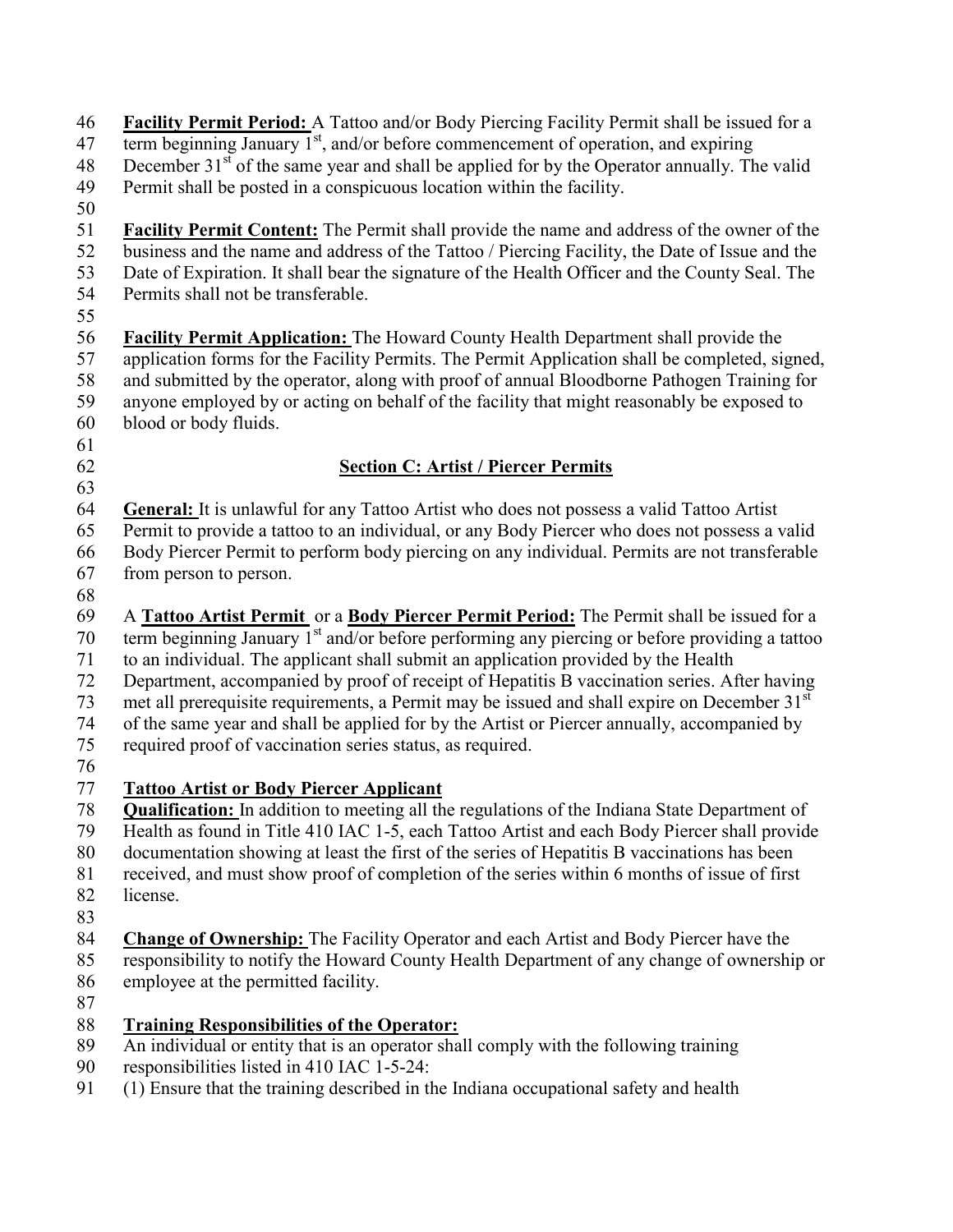- 92 administration's bloodborne pathogens standard (as found in 29 CFR 1910.1030) is provided
- 93 to all tattoo artists and body piercers, anyone employed by the facility or anyone acting on
- 94 behalf of the facility, who has a reasonably anticipated risk for skin, eye, mucous membrane,
- 95 or parenteral contact with blood or OPIM.
- 96 (2) Ensure that training on the handling of infectious waste is provided to all tattoo artists and
- 97 body piercers, or anyone employed by the facility or anyone acting on behalf of the facility
- 98 who has a reasonably anticipated risk for skin, eye, mucous membrane, or parenteral contact
- 99 with blood or OPIM.
- 100 (3) Ensure that a record of training described in subdivision (1) is maintained, as required
- 101 under the Indiana occupational safety and health administration's bloodborne pathogens
- 102 standard (as found in 29 CFR 1910.1030) of an individual's participation in the training that is
- 103 provided. The record shall be made available to the department for inspection upon request.
- 104 (4) Ensure that a record of training described in subdivision (2) is maintained.
- 105

## 106 **Operator Responsibilities:**<br>107 The operator shall comply w

- The operator shall comply with the following responsibilities listed in 410 IAC 1-5-25.
- 108 (1) The operator shall ensure that tattoo artists, body piercers, or anyone employed by the
- 109 facility or anyone acting on behalf of the facility who has a reasonably anticipated risk for
- 110 skin, eye, mucous membrane, or parenteral contact with blood have and use personal
- 111 protective equipment and expendables needed to implement the precautions required by this
- 112 rule and the Indiana occupational safety and health administration's bloodborne pathogens
- 113 standard (as found in 29 CFR 1910.1030).
- 114 (2) The operator shall require tattoo artists and body piercers, anyone employed by the
- 115 facility, or anyone acting on behalf of the facility who has a reasonably anticipated risk for
- 116 skin, eye, mucous membrane, or parenteral contact with blood to provide evidence of
- 117 compliance with the universal precautions education requirements contained in section 27 of 118 this rule.
- 119 (3) The operator shall display a description of compliance with the requirements contained in 120 subsection (d).
- 121 (4) The operator shall display, and provide to each patron, written materials prepared or
- 122 approved by the department explaining universal precautions and patrons' rights under this<br>123 rule. These materials shall include information on how to report violations of universal
- rule. These materials shall include information on how to report violations of universal
- 124 precautions and shall include information regarding the department's duties to investigate.
- 125
- 127

## 126 Section D: Fees

- 128 Fees: Permit Fees and Licensure Fees under this ordinance shall be set by the Howard County<br>129 Health Department Fee Collection Ordinance, as provided by the Statutes of the State of
- Health Department Fee Collection Ordinance, as provided by the Statutes of the State of 130 Indiana (IC 16-20-1-27).
- 131

133

## 132 Section D: Inspection

- 134 The Howard County Health Department shall inspect a Tattoo or Body Piercing Facility
- 135 annually at a minimum, to determine compliance with this Ordinance. The Health Department
- 136 may modify the interval between inspections by reviewing the facilities' historical
- 137 demonstration of compliance with inspection criteria.